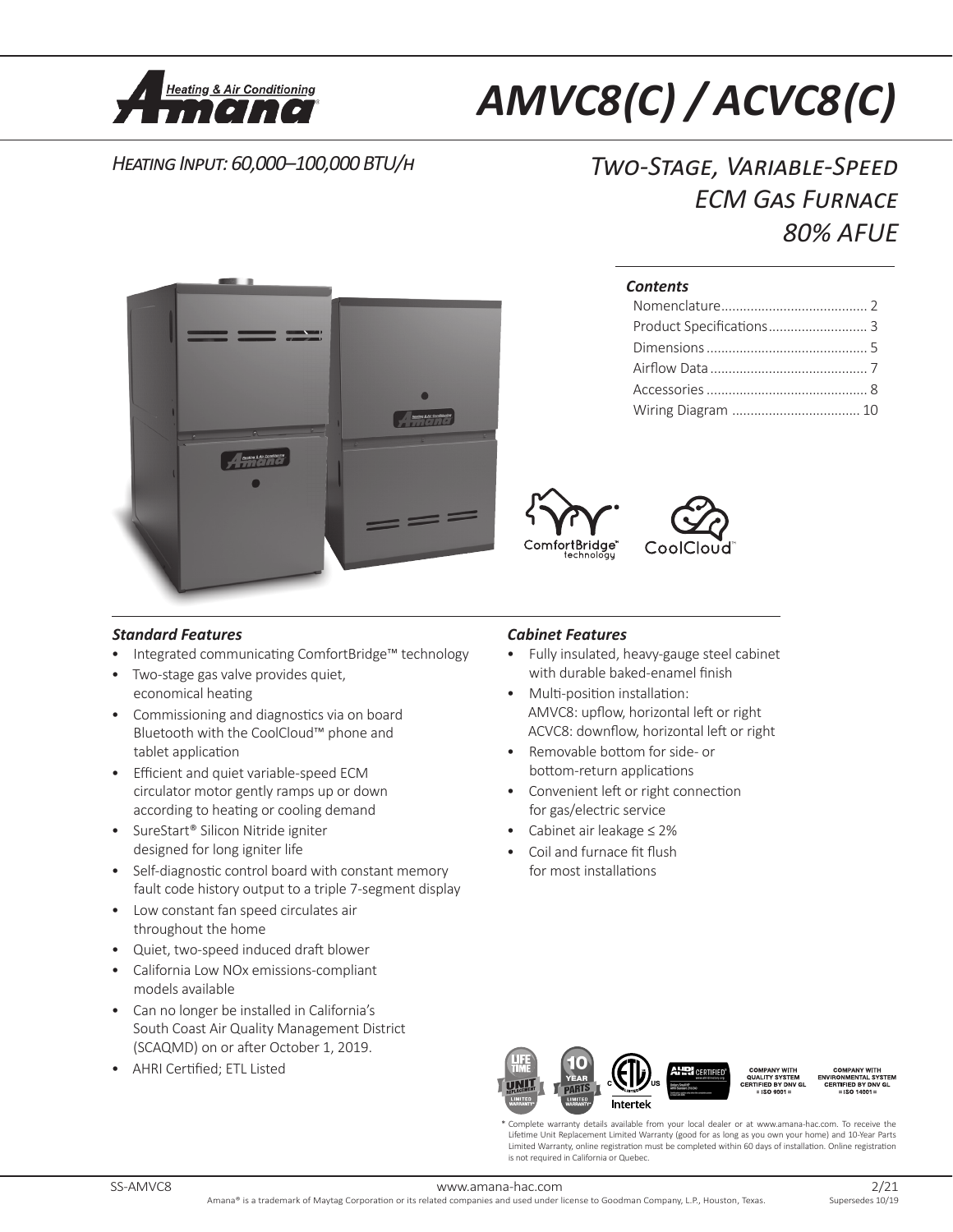|                                        | А              | M              | $\mathsf{V}$ | c              | 80  | 040   | 4  | $\mathsf{C}$ | *                | $**$       |                                                              |
|----------------------------------------|----------------|----------------|--------------|----------------|-----|-------|----|--------------|------------------|------------|--------------------------------------------------------------|
|                                        | $\mathbf{1}$   | $\overline{2}$ | 3            | $\overline{4}$ | 5,6 | 7,8,9 | 10 | 11           | 12               | 13,14      |                                                              |
| <b>BRAND</b>                           |                |                |              |                |     |       |    |              |                  |            | <b>ENGINEERING</b>                                           |
| A- Amana® Brand                        |                |                |              |                |     |       |    |              |                  |            | Major / Minor Revisions<br>* Not used for inventory control. |
| <b>CONFIGURATION</b>                   |                |                |              |                |     |       |    |              |                  |            | <b>NOX</b>                                                   |
| M- Upflow/Horizontal                   |                |                |              |                |     |       |    |              |                  |            | N-Natural Gas                                                |
| C- Downflow/Horizontal                 |                |                |              |                |     |       |    |              |                  |            | X-Low NOx                                                    |
| <b>MOTOR</b>                           |                |                |              |                |     |       |    |              |                  |            | <b>CABINET WIDTH</b>                                         |
| V- Variable Speed ECM / ComfortBridge™ |                |                |              |                |     |       |    |              |                  |            | $A - 14"$<br>$C - 21"$                                       |
| E-Multi-Speed ECM                      |                | S-Single Speed |              |                |     |       |    |              |                  |            | $B - 17\frac{1}{2}$<br>$D - 24\frac{1}{2}$ "                 |
| <b>GAS VALVE</b>                       |                |                |              |                |     |       |    |              |                  |            | <b>MAXIMUM CFM</b>                                           |
| M-Modulating                           | S-Single Stage |                |              |                |     |       |    |              |                  | 2-800 CFM  | 4-1600 CFM                                                   |
| C-Two Stage                            |                |                |              |                |     |       |    |              |                  | 3-1200 CFM | 5-2000 CFM                                                   |
| <b>AFUE</b>                            |                |                |              |                |     |       |    |              |                  |            | MBTU/H                                                       |
| 80-80% AFUE                            |                |                |              |                |     |       |    |              | 040-40,000 BTU/h |            | 100-100,000 BTU/h                                            |
|                                        |                |                |              |                |     |       |    |              | 060-60,000 BTU/h |            | 120-120,000 BTU/h                                            |
|                                        |                |                |              |                |     |       |    |              | 080-80,000 BTU/h |            | 140-140,000 BTU/h                                            |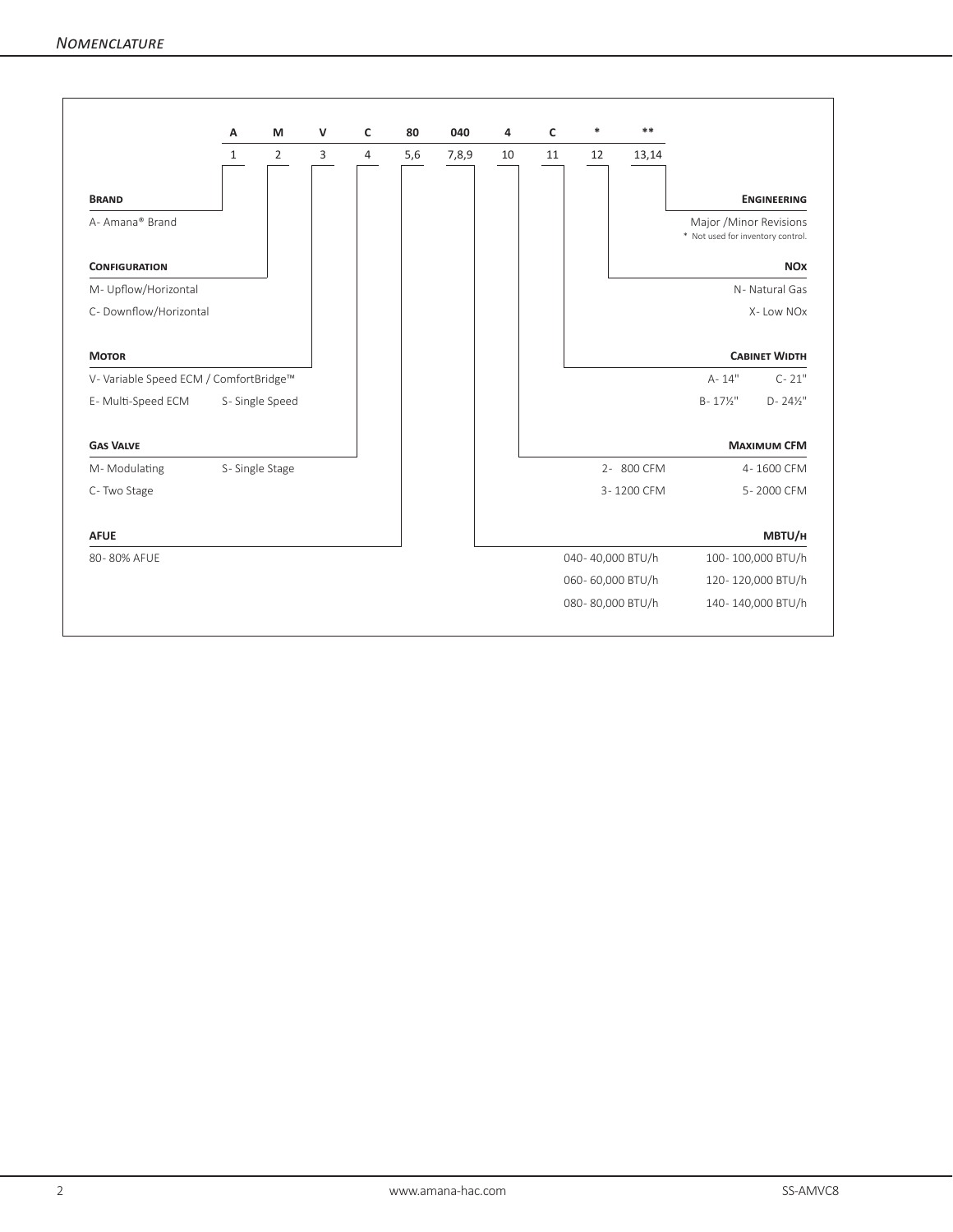|                                             | AMVC8<br>0603B*C              | AMVC8<br>0604B*C  | AMVC <sub>8</sub><br>0803B*C  | AMVC8<br>0804C*C | AMVC8<br>0805C*C   | AMVC8<br>0805D*C | AMVC8<br>1005C*C   |
|---------------------------------------------|-------------------------------|-------------------|-------------------------------|------------------|--------------------|------------------|--------------------|
| <b>HEATING CAPACITY</b>                     |                               |                   |                               |                  |                    |                  |                    |
| High Fire Input (BTU/h) <sup>1</sup>        | 60,000                        | 60,000            | 80,000                        | 80,000           | 80,000             | 80,000           | 100,000            |
| High Fire Output (BTU/h) <sup>1</sup>       |                               |                   |                               |                  |                    |                  |                    |
| Natural Gas                                 | 48,000                        | 48,000            | 64,000                        | 64,000           | 64,000             | 64,000           | 80,000             |
| LP Gas                                      | 48,000                        | 48.000            | 64,000                        | 64.000           | 64.000             | 64.000           | 80,000             |
| Low Fire Input (BTU/h) <sup>1</sup>         | 42,000                        | 42,000            | 56,000                        | 56,000           | 56,000             | 56,000           | 70,000             |
| Low Fire Output (BTU/h) <sup>1</sup>        |                               |                   |                               |                  |                    |                  |                    |
| Natural Gas                                 | 33,600                        | 33,600            | 44,800                        | 44,800           | 44,800             | 44,800           | 56,000             |
| LP Gas                                      | 33,600                        | 33,600            | 44,800                        | 44,800           | 44,800             | 44,800           | 56,000             |
| $A$ FUE <sup>2</sup>                        | 80                            | 80                | 80                            | 80               | 80                 | 80               | 80                 |
| Available AC @ 0.5" ESP                     | $1.5 - 3.0$                   | $1.5 - 4.0$       | $1.5 - 3.0$                   | $3.0 - 4.0$      | $2.0 - 5.0$        | $2.5 - 5.0$      | $2.0 - 5.0$        |
| Temperature Rise Range (°F)                 | 15-45 / 15-45   20-50 / 20-50 |                   | 30-60 / 35-65   25-55 / 20-50 |                  | 20-50 / 20-50      | 20-50 / 30-60    | 25-55 / 25-55      |
| <b>CIRCULATOR BLOWER</b>                    |                               |                   |                               |                  |                    |                  |                    |
| Size $(D \times W)$                         | $10'' \times 8''$             | $10'' \times 8''$ | $10'' \times 8''$             | $11" \times 10"$ | $10'' \times 10''$ | $11" \times 10"$ | $10'' \times 10''$ |
| Horsepower-RPM                              | 1/2                           | 3/4               | 1/2                           | 1/2              | 3/4                | 3/4              | 3/4                |
| Speed                                       | Variable ECM                  | Variable ECM      | Variable ECM                  | Variable ECM     | Variable ECM       | Variable ECM     | Variable ECM       |
| Vent Diameter <sup>2</sup>                  | 4"                            | 4"                | 4"                            | 4"               | 4"                 | 4"               | 4"                 |
| No. of Burners                              | 3                             | 3                 | 4                             | 4                | 4                  | 4                | 5                  |
| <b>ELECTRICAL DATA</b>                      |                               |                   |                               |                  |                    |                  |                    |
| Min. Circuit Ampacity <sup>3</sup>          | 7.75                          | 10.6              | 7.75                          | 7.75             | 10.6               | 10.6             | 10.6               |
| Max. Overcurrent Device (amps) <sup>4</sup> | 15                            | 15                | 15                            | 15               | 15                 | 15               | 15                 |
| <b>SHIP WEIGHT (LBS)</b>                    | 105                           | 107               | 110                           | 118              | 121                | 129              | 124                |

1 Natural Gas BTU/h; for altitudes above from 0' to 4,500' above sea level, reduce input rating 4% for each 1,000' above 4,500' altitude. Low-fire rate is 70% of high-fire rate.

² DOE AFUE based upon Isolated Combustion System (ICS)

<sup>3</sup> Minimum Circuit Ampacity = (1.25 x Circulator Blower Amps) + ID Blower amps. Wire size should be determined in accordance with National Electrical Codes. Extensive wire runs will require larger wire sizes.

⁴ Maximum Overcurrent Protection Device refers to maximum recommended fuse or circuit breaker size. May use fuses or HACR-type circuit breakers of the same size as noted.

#### **Notes**

• Gas Service Connection ½" FPT

• Important: Size fuses and wires properly and make electrical connections in accordance with the National Electrical Code and/or all existing local codes.

<sup>•</sup> All furnaces are manufactured for use on 115 VAC, 60 Hz, single-phase electrical supply.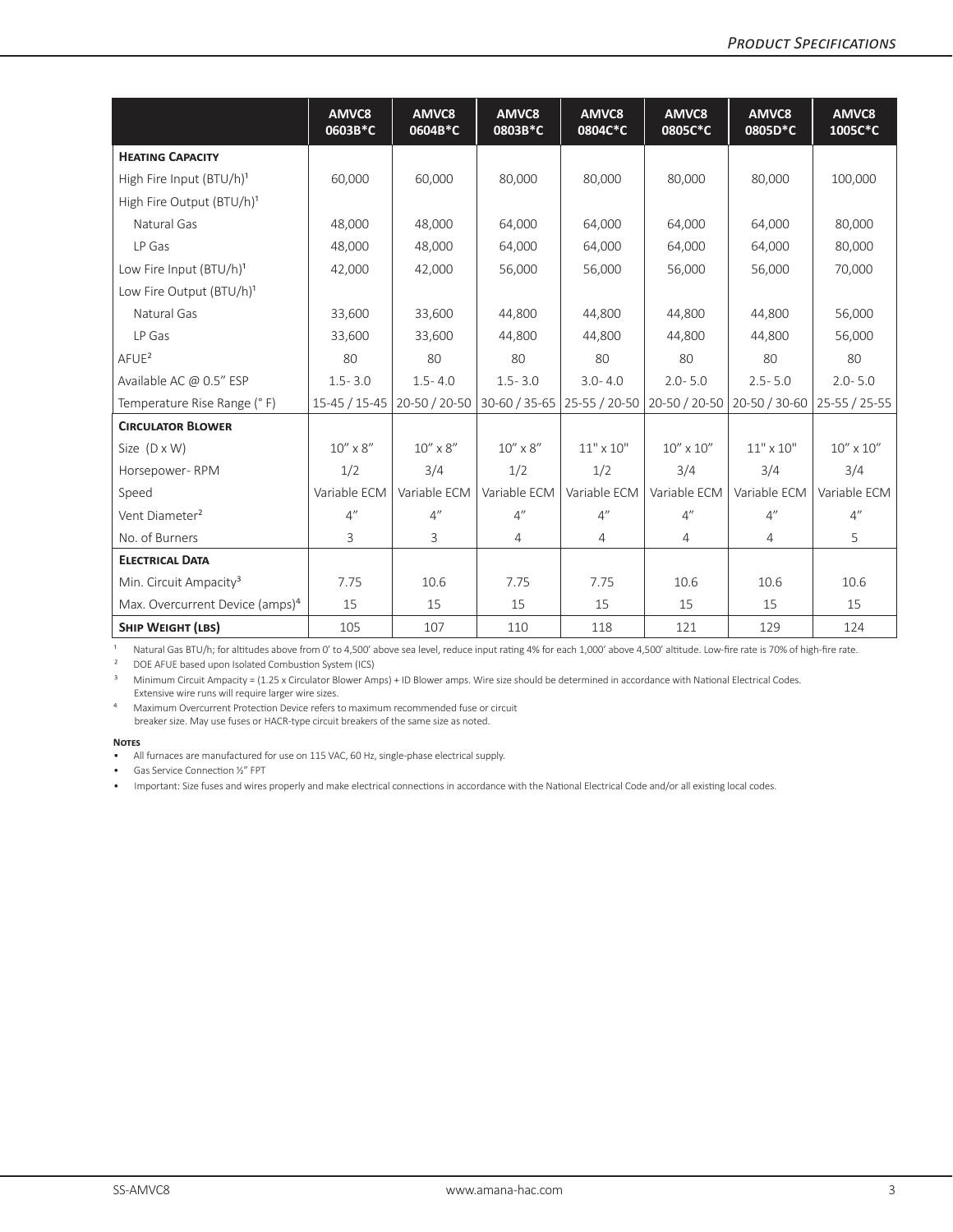|                                             | ACVC8<br>0603B*C  | ACVC8<br>0803B*C  | ACVC8<br>0805C*C   | ACVC8<br>1005C*C   |
|---------------------------------------------|-------------------|-------------------|--------------------|--------------------|
| <b>HEATING CAPACITY</b>                     |                   |                   |                    |                    |
| High Fire Input (BTU/h) <sup>1</sup>        | 60,000            | 80,000            | 80,000             | 100,000            |
| High Fire Output (BTU/h) <sup>1</sup>       |                   |                   |                    |                    |
| Natural Gas                                 | 48,000            | 64,000            | 64,000             | 80,000             |
| LP Gas                                      | 48,000            | 64,000            | 64,000             | 80,000             |
| Low Fire Input (BTU/h) <sup>1</sup>         | 42,000            | 56,000            | 56,000             | 70,000             |
| Low Fire Output (BTU/h) <sup>1</sup>        |                   |                   |                    |                    |
| Natural Gas                                 | 33,600            | 44,800            | 44,800             | 56,000             |
| LP Gas                                      | 33,600            | 44,800            | 44,800             | 56,000             |
| AFUE <sup>2</sup>                           | 80                | 80                | 80                 | 80                 |
| Available AC @ 0.5" ESP                     | $1.5 - 3.0$       | $1.5 - 3.0$       | $2.0 - 5.0$        | $2.0 - 5.0$        |
| Temperature Rise Range (°F)                 | 25-55 / 40-70     | 30-60 / 30-60     | 25-55 / 30-60      | 20-50 / 25-55      |
| <b>CIRCULATOR BLOWER</b>                    |                   |                   |                    |                    |
| Size $(D \times W)$                         | $10'' \times 8''$ | $10'' \times 8''$ | $10'' \times 10''$ | $10'' \times 10''$ |
| Horsepower-RPM                              | 1/2               | 1/2               | 3/4                | 3/4                |
| Speed                                       | Variable ECM      | Variable ECM      | Variable ECM       | Variable ECM       |
| Vent Diameter <sup>2</sup>                  | 4"                | 4"                | 4"                 | 4"                 |
| No. of Burners                              | 3                 | $\overline{4}$    | 4                  | 5                  |
| <b>ELECTRICAL DATA</b>                      |                   |                   |                    |                    |
| Min. Circuit Ampacity <sup>3</sup>          | 7.75              | 7.75              | 10.6               | 10.6               |
| Max. Overcurrent Device (amps) <sup>4</sup> | 15                | 15                | 15                 | 15                 |
| <b>SHIP WEIGHT (LBS)</b>                    | 105               | 109               | 125                | 129                |

1 Natural Gas BTU/h; for altitudes above from 0' to 4,500' above sea level, reduce input rating 4% for each 1,000' above 4,500' altitude. Low-fire rate is 70% of highfire rate.

² DOE AFUE based upon Isolated Combustion System (ICS)

<sup>3</sup> Minimum Circuit Ampacity = (1.25 x Circulator Blower Amps) + ID Blower amps. Wire size should be determined in accordance with National Electrical Codes. Extensive wire runs will require larger wire sizes.

⁴ Maximum Overcurrent Protection Device refers to maximum recommended fuse or circuit breaker size. May use fuses or HACR-type circuit breakers of the same size as noted.

#### **Notes**

• All furnaces are manufactured for use on 115 VAC, 60 Hz, single-phase electrical supply.

• Gas Service Connection ½" FPT

• Important: Size fuses and wires properly and make electrical connections in accordance with the National Electrical Code and/or all existing local codes.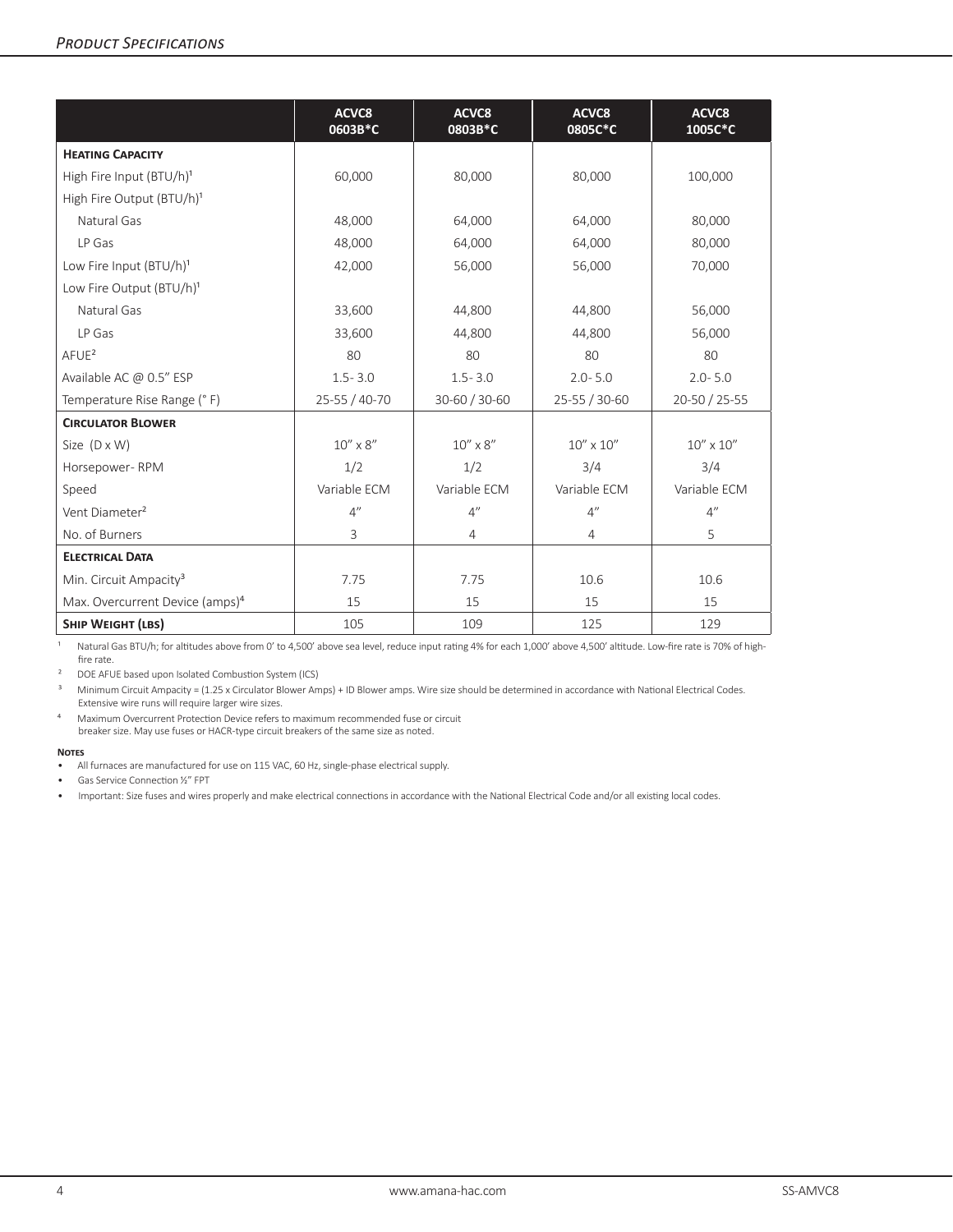

| <b>MODEL</b> |                 | <b>DIMENSIONS</b> |          | <b>WIDTHS</b>   |                 |  |  |
|--------------|-----------------|-------------------|----------|-----------------|-----------------|--|--|
|              | W               | D                 | н        | A               | B               |  |  |
| AMVC80603B** | $17\frac{1}{2}$ | 28''              | $33\%$ " | $17\frac{1}{2}$ | 16''            |  |  |
| AMVC80604B** | $17\frac{1}{2}$ | 28''              | $33\%$ " | $17\frac{1}{2}$ | 16''            |  |  |
| AMVC80803B** | $17\frac{1}{2}$ | 28''              | $33\%$ " | $17\frac{1}{2}$ | 16''            |  |  |
| AMVC80804C** | 21''            | 28''              | $33\%$ " | 21''            | $19\frac{1}{2}$ |  |  |
| AMVC80805C** | 21''            | 28''              | $33\%$ " | 21''            | $19\frac{1}{2}$ |  |  |
| AMVC80805D** | $24\frac{1}{2}$ | 28"               | $33\%$ " | $24\frac{1}{2}$ | 23"             |  |  |
| AMVC81005C** | 21''            | 28''              | $33\%$ " | 21''            | $19\frac{1}{2}$ |  |  |

## *Minimum Clearances to Combustible Materials*

|              |             | FRONT <sup>1</sup> | VENT <sup>2</sup> | <b>TOP</b> |  |
|--------------|-------------|--------------------|-------------------|------------|--|
| <b>SIDES</b> | <b>REAR</b> |                    | <b>SW</b>         | B          |  |
|              |             |                    | O                 |            |  |

Approved for line contact in the horizontal position.

24" clearance for serviceability recommended.

<sup>2</sup> Single Wall Vent (SW) to be used only as a connector. Refer to the venting tables outlined in the Installation Manual for additional venting requirements.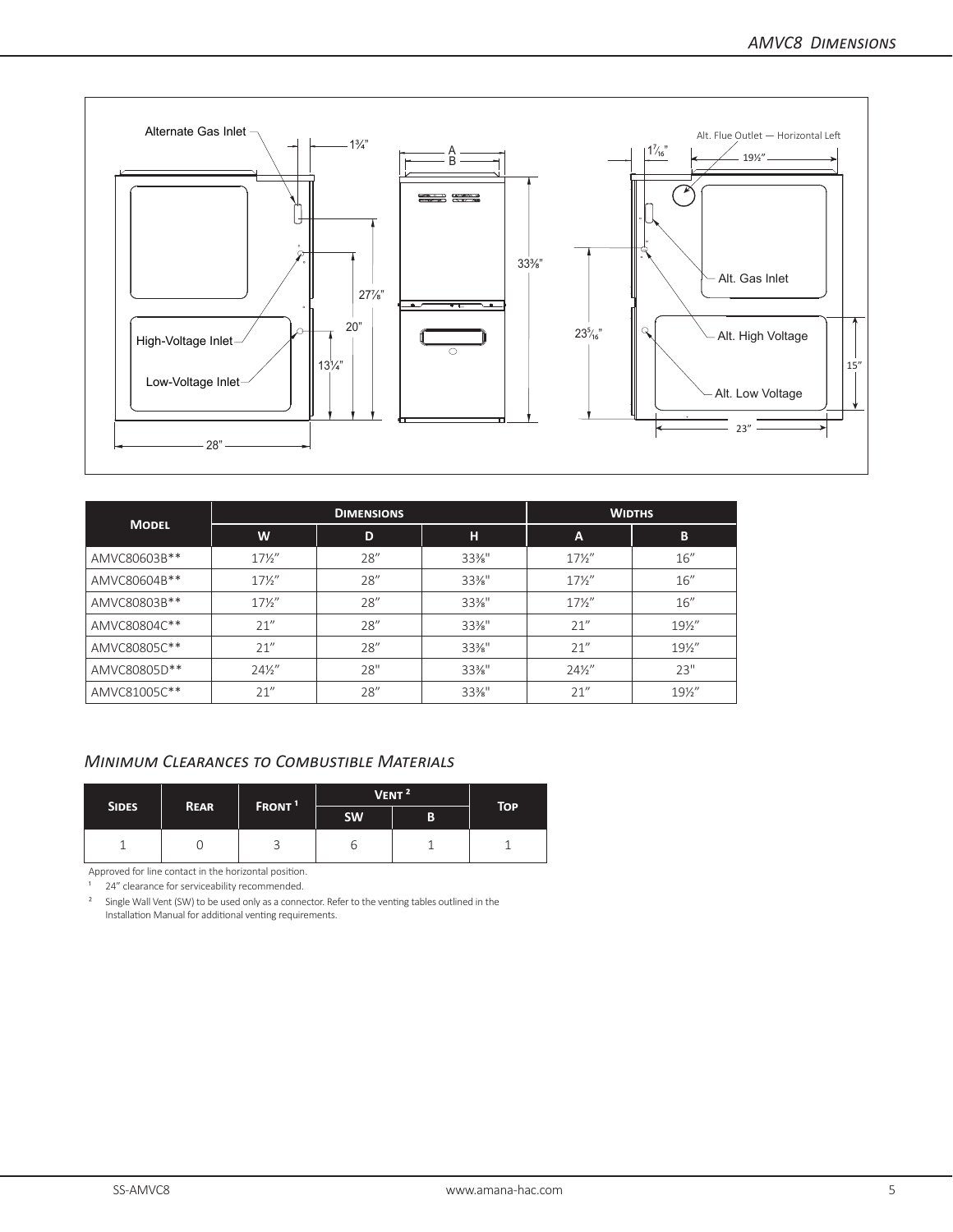

|              |                 | <b>DIMENSIONS</b> | <b>WIDTHS</b> |                 |                 |
|--------------|-----------------|-------------------|---------------|-----------------|-----------------|
| <b>MODEL</b> | W               | D                 | н             | A               | B               |
| ACVC80603B** | $17\frac{1}{2}$ | 28''              | $33\%$ "      | $17\frac{1}{2}$ | 16''            |
| ACVC80803B** | $17\frac{1}{2}$ | 28''              | $33\%$ "      | $17\frac{1}{2}$ | 16''            |
| ACVC80805C** | 21''            | 28''              | $33\%$ "      | 21''            | $19\frac{1}{2}$ |
| ACVC81005C** | 21''            | 28"               | $33\%$ "      | 21''            | $19\frac{1}{2}$ |

## *Minimum Clearances to Combustible Materials*

|              |             | FRONT <sup>1</sup> |           | VENT <sup>2</sup> | <b>TOP</b> |
|--------------|-------------|--------------------|-----------|-------------------|------------|
| <b>SIDES</b> | <b>REAR</b> |                    | <b>SW</b> | B                 |            |
|              |             |                    |           |                   |            |

Approved for line contact in the horizontal position.

<sup>1</sup> 24" clearance for serviceability recommended.

<sup>2</sup> Single Wall Vent (SW) to be used only as a connector. Refer to the venting tables outlined in the Installation Manual for additional venting requirements.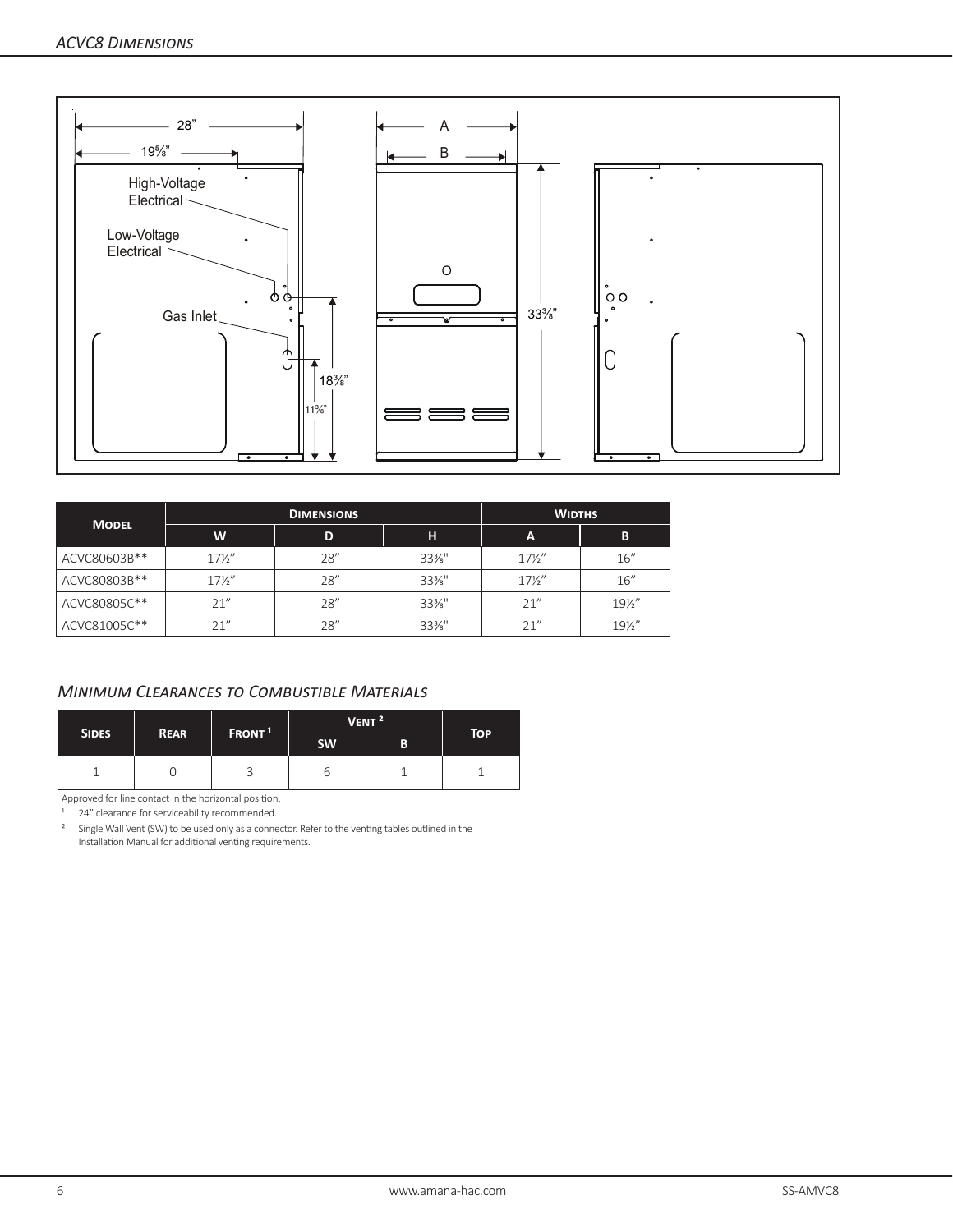| <b>MODEL/TEMP RISE RANGE</b><br>(MID RISE)                        | $25-55(40)$ | ACVC80603BXC* | $30-60(45)$ | ACVC80603BXC* |            | <b>ACVC80805CXC*</b><br>$25-55(40)$ |            | ACVC81005CXC*<br>20-50 (35) | $15-45(30)$ | AMVC80603B*C* | $20-50(35)$ | AMVC80604B*C* |
|-------------------------------------------------------------------|-------------|---------------|-------------|---------------|------------|-------------------------------------|------------|-----------------------------|-------------|---------------|-------------|---------------|
|                                                                   | <b>CFM</b>  | <b>RISE</b>   | <b>CFM</b>  | <b>RISE</b>   | <b>CFM</b> | <b>RISE</b>                         | <b>CFM</b> | <b>RISE</b>                 | <b>CFM</b>  | <b>RISE</b>   | <b>CFM</b>  | <b>RISE</b>   |
| Recommended cfm for high heat /<br>expected temperature rise      | 1100        | 40            | 1325        | 45            | 1470       | 40                                  | 2090       | 35                          | 1400        | 32            | 1275        | 35            |
| Lowest recommended cfm for hi heat /<br>expected temperature rise | 810         | 55            | 990         | 60            | 1070       | 55                                  | 1475       | 50                          | 980         | 45            | 890         | 50            |
| Maximum cfm for hi heat / expected<br>temperature rise            | 1400        | 32            | 1400        | 42            | 2200       | 27                                  | 2200       | 34                          | 1400        | 32            | 1760        | 25            |

NOTE: Low Heat CFM = High Heat CFM X .7. Low Heat Temperature Rise Is Expected to Equal High Heat Temparatue Rise ± 5% 0140F02402-A

| <b>MODEL/TEMP RISE RANGE</b><br>(MID RISE)                        | AMVC80803B*C*<br>$30-60(45)$ |             | AMVC80804C*C*<br>$25-55(40)$ |             | AMVC80805C*C*<br>$20-50(35)$ |             | AMVC80805D*C*<br>$20 - 50(35)$ |             | AMVC81005C*C*<br>$25-55(40)$ |             |
|-------------------------------------------------------------------|------------------------------|-------------|------------------------------|-------------|------------------------------|-------------|--------------------------------|-------------|------------------------------|-------------|
|                                                                   | <b>CFM</b>                   | <b>RISE</b> | <b>CFM</b>                   | <b>RISE</b> | <b>CFM</b>                   | <b>RISE</b> | <b>CFM</b>                     | <b>RISE</b> | <b>CFM</b>                   | <b>RISE</b> |
| Recommended cfm for high heat /<br>expected temperature rise      | 1330                         | 45          | 1400                         | 42          | 1700                         | 35          | 1700                           | 35          | 1850                         | 40          |
| Lowest recommended cfm for hi heat /<br>expected temperature rise | 980                          | 60          | 1090                         | 54          | 1175                         | 50          | 1175                           | 50          | 1350                         | 55          |
| Maximum cfm for hi heat / expected<br>temperature rise            | 1400                         | 42          | 1760                         | 34          | 2200                         | 27          | 2200                           | 27          | 2200                         | 34          |

NOTE: Low Heat CFM = High Heat CFM X .7. Low Heat Temperature Rise Is Expected to Equal High Heat Temparatue Rise ± 5% 0140F02402-A

#### **ACVC80603BXC, ACVC80803BXC AMCV80603B\*C, AMVC80803B\*C Cooling Speed**

| (@.1" - .8" w.c. ESP) |                   |                                |  |  |  |  |  |  |
|-----------------------|-------------------|--------------------------------|--|--|--|--|--|--|
| <b>TONS</b>           | <b>HIGH-STAGE</b> | <b>LOW-STAGE</b><br><b>CFM</b> |  |  |  |  |  |  |
| 1.5                   | 600               | 420                            |  |  |  |  |  |  |
| $\mathcal{P}$         | 800               | 560                            |  |  |  |  |  |  |
| 2.5                   | 1,000             | 700                            |  |  |  |  |  |  |
| ς                     | 1 200             | 840                            |  |  |  |  |  |  |

**AMVC80604B\*C AMVC80804C\*C Cooling Speed ( @ .1" - .8" w.c. ESP)**

| TONS                     | <b>HIGH-STAGE</b> | <b>LOW-STAGE</b><br><b>CFM</b> | <b>TONS</b> | <b>HIGH-STAGE</b> | <b>LOW-STAGE</b><br><b>CFM</b> |
|--------------------------|-------------------|--------------------------------|-------------|-------------------|--------------------------------|
| 1.5                      | 600               | 420                            | 2           | 800               | 560                            |
| $\overline{\phantom{a}}$ | 800               | 560                            | 2.5         | 1,000             | 700                            |
| 2.5                      | 1,000             | 700                            | 3           | 1,200             | 840                            |
| 3                        | 1,200             | 840                            | 4           | 1,600             | 1120                           |
| <b>MAX</b>               | 1,400             |                                | <b>MAX</b>  | 1,760             |                                |

#### **ACVC80805CX\*C ACVC81005C\*C Cooling Speed ( @ .1" - .8" w.c. ESP)**

| <b>TONS</b>    | <b>HIGH-STAGE</b> | <b>LOW-STAGE</b><br><b>CFM</b> | <b>TONS</b> | <b>HIGH-STAGE</b> |
|----------------|-------------------|--------------------------------|-------------|-------------------|
| 2              | 800               | 560                            |             | 800               |
| 3              | 1,200             | 840                            | 3           | 1,200             |
| $\overline{4}$ | 1,600             | 1,120                          | 4           | 1,600             |
| 5              | 2,000             | 1,400                          | 5           | 2,000             |
| <b>MAX</b>     | 2,000             |                                | <b>MAX</b>  | 2,200             |

#### **AMVC80805C\*C, AMVC80805D\*C AMVC81005C\*C Cooling Speed**

| ESP)                         | (@ .1" - .8" w.c. ESP) |                   |                                |
|------------------------------|------------------------|-------------------|--------------------------------|
| <b>N-STAGE</b><br><b>CFM</b> | <b>TONS</b>            | <b>HIGH-STAGE</b> | <b>LOW-STAGE</b><br><b>CFM</b> |
| 560                          | $\mathcal{P}$          | 800               | 560                            |
| 840                          | 3                      | 1,200             | 840                            |
| L,120                        | 4                      | 1,600             | 1,120                          |
| L,400                        | 5                      | 2,000             | 1,400                          |
|                              | <b>MAX</b>             | 2,200             |                                |
|                              |                        |                   |                                |

All furnaces ship as high speed for cooling. Installer must adjust blower speed as needed.

For most jobs, about 400 CFM per ton when cooling is desirable.

Do not operate above .5" w.c. ESP in heating mode. Operating CFM between .5" and .8" w.c. is tabulated for cooling purposes only.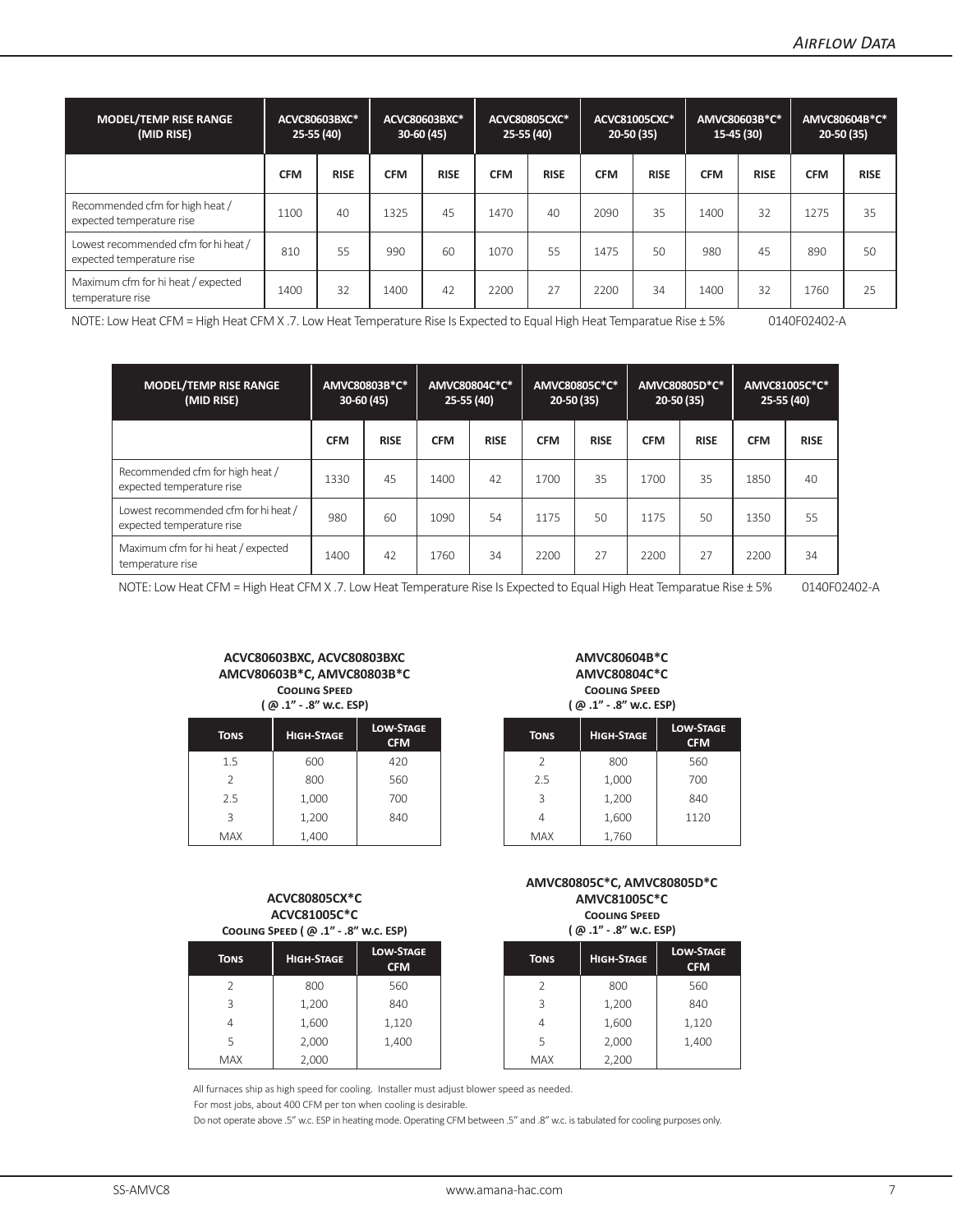## *ACVC Continuous Fan Speeds*

| <b>MODEL</b>  | <b>FURNACE</b><br><b>MAXIMUM CFM</b> | <b>CONTINUOUS</b><br><b>FAN SPEED</b> |
|---------------|--------------------------------------|---------------------------------------|
| ACVC80603BXBX | 1,400                                | 350-1,400                             |
| ACVC80803BXBX | 1.400                                | 350-1.400                             |
| ACVC80805CXBX | 2.200                                | 550-2,200                             |
| ACVC81005CXBX | 2,200                                | 550-2,200                             |

## *ACVC8 Minimum Filter Sizes*

| MODEL#                         | ACVC80603BX, ACVC80803BX                | <b>ACVC80805CX</b> | <b>ACVC81005CX</b>                          |
|--------------------------------|-----------------------------------------|--------------------|---------------------------------------------|
| Filter Size (in <sup>2</sup> ) | (2) 10 x 20 or (1) 16 x 25 (Top Return) |                    | $(2)$ 14 x 20 or $(1)$ 20 x 25 (Top Return) |

Note: Other size filters of equal or greater surface area may be used; filters may also be centrally located.

<sup>1</sup> Use 2-16 X 25 filters on side returns or 20 X 25 filter on bottom return if furnace is connected to a cooling unit over 4 tons nominal capacity.

## *AMVC Continuous Fan Speeds*

| <b>MODEL</b> | <b>FURNACE</b><br><b>MAXIMUM CFM</b> | <b>CONTINUOUS</b><br><b>FAN SPEED</b> |
|--------------|--------------------------------------|---------------------------------------|
| AMVC80603B*C | 1400                                 | 350-1400                              |
| AMVC80604B*C | 1760                                 | 440-1760                              |
| AMVC80803B*C | 1400                                 | 350-1400                              |
| AMVC80804C*C | 1760                                 | 440-1760                              |
| AMVC80805C*C | 2200                                 | 550-2200                              |
| AMVC80805D*C | 2200                                 | 550-2200                              |
| AMVC81005C*C | 2200                                 | 550-2200                              |

## *AMVC8 Minimum Filter Sizes*

| MODEL#                         | AMVC80604B*, AMVC80603B*, AMVC80805C*, AMVC80804C*,<br>AMVC80803B* | AMVC80805D*                    | AMVC81005C*                                |
|--------------------------------|--------------------------------------------------------------------|--------------------------------|--------------------------------------------|
| Filter Size (in <sup>2</sup> ) | $(1)$ 16 x 25 (Side or Bottom)                                     | $(1)$ 16 x 25 (Side or Bottom) | (2) 16 x 25 (Side) or (1) 20 x 25 (Bottom) |

Note: Other size filters of equal or greater surface area may be used; filters may also be centrally located.

<sup>1</sup> Use 2-16 X 25 filters on side returns or 20 X 25 filter on bottom return if furnace is connected to a cooling unit over 4 tons nominal capacity.

## *Accessories*

| <b>MODEL</b>                                                 | <b>DESCRIPTION</b>                                 |
|--------------------------------------------------------------|----------------------------------------------------|
| LPM-06                                                       | LP Conversion Kit (Springs & Orifice) <sup>1</sup> |
| AM11-1425-FA<br>AM11-1625-FB<br>AM11-2025-FC<br>AM11-2525-FD | Deep Pleated Media Air Cleaner                     |

<sup>1</sup> White-Rodgers and Honeywell valves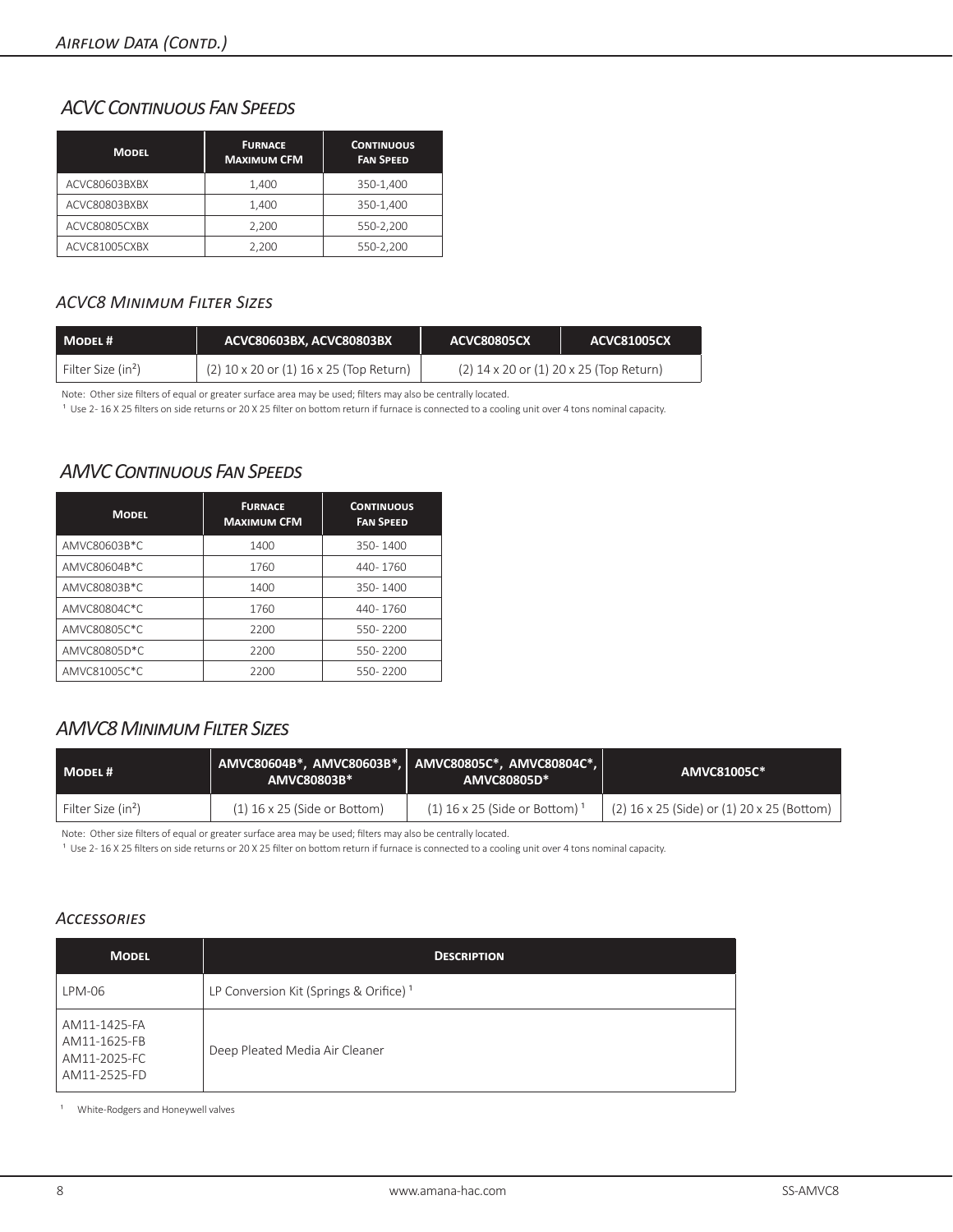